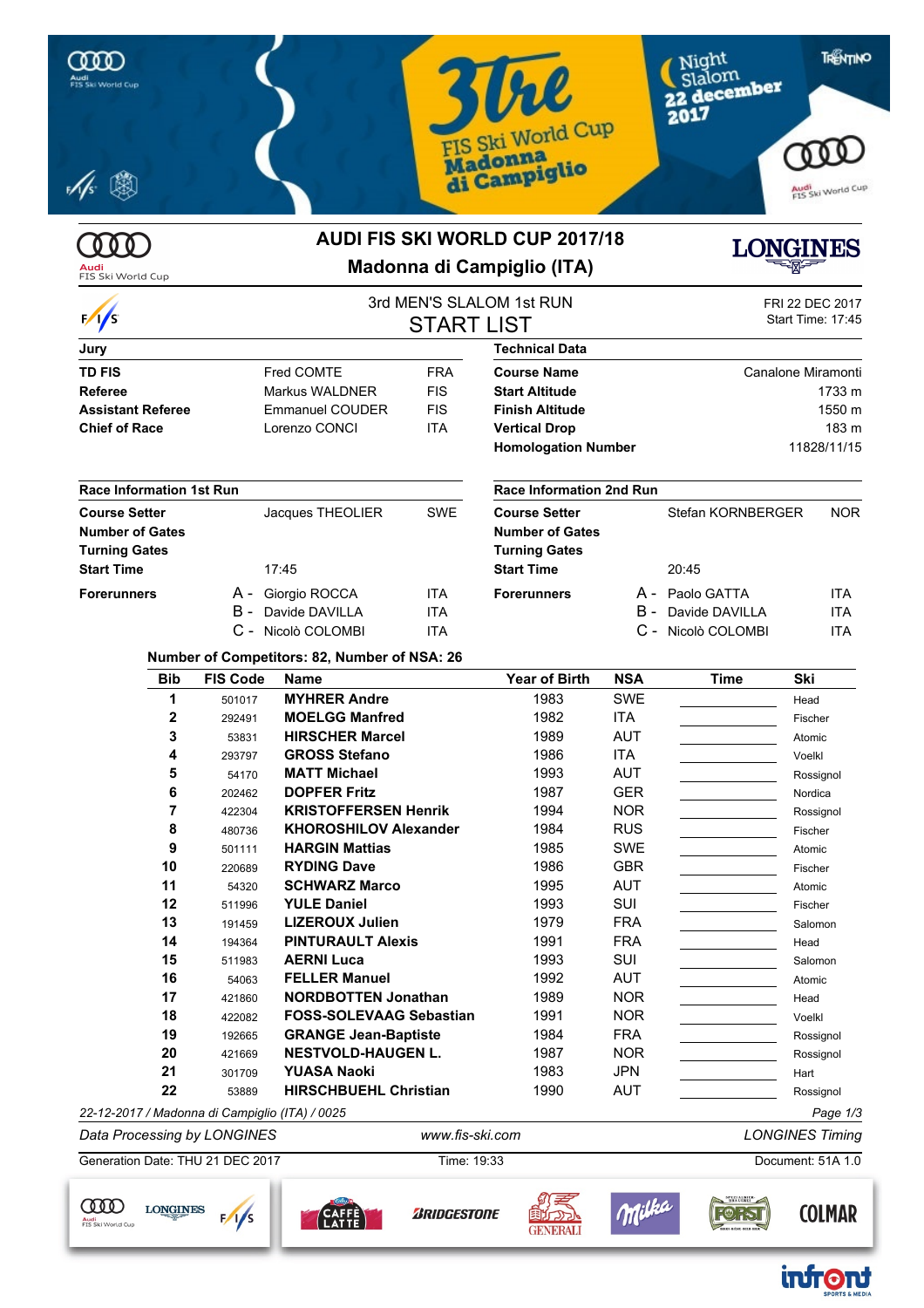

 $\sqrt{s}$ 

## **AUDI FIS SKI WORLD CUP 2017/18 Madonna di Campiglio (ITA)**



#### 3rd MEN'S SLALOM 1st RUN<br>
START I IST START START START START START I **START LIST**

| <b>Bib</b> | <b>FIS Code</b>                                | <b>Name</b>                  | <b>Year of Birth</b> | <b>NSA</b> | Time | Ski                    |
|------------|------------------------------------------------|------------------------------|----------------------|------------|------|------------------------|
| 23         | 193967                                         | <b>MUFFAT-JEANDET Victor</b> | 1989                 | <b>FRA</b> |      | Salomon                |
| 24         | 290732                                         | <b>THALER Patrick</b>        | 1978                 | <b>ITA</b> |      | Atomic                 |
| 25         | 51395                                          | <b>DIGRUBER Marc</b>         | 1988                 | <b>AUT</b> |      | Atomic                 |
| 26         | 511902                                         | <b>ZENHAEUSERN Ramon</b>     | 1992                 | SUI        |      | Rossignol              |
| 27         | 202451                                         | <b>STRASSER Linus</b>        | 1992                 | <b>GER</b> |      | Rossignol              |
| 28         | 534508                                         | <b>CHODOUNSKY David</b>      | 1984                 | <b>USA</b> |      | Nordica                |
| 29         | 103729                                         | <b>READ Erik</b>             | 1991                 | CAN        |      | Fischer                |
| 30         | 512182                                         | <b>MEILLARD Loic</b>         | 1996                 | SUI        |      | Rossignol              |
| 31         | 202520                                         | <b>HOLZMANN Sebastian</b>    | 1993                 | <b>GER</b> |      | Rossignol              |
| 32         | 202485                                         | <b>KETTERER David</b>        | 1993                 | <b>GER</b> |      | Blizzard               |
| 33         | 481327                                         | <b>TRIKHICHEV Pavel</b>      | 1992                 | <b>RUS</b> |      | Rossignol              |
| 34         | 380334                                         | <b>VIDOVIC Matej</b>         | 1993                 | CRO        |      | Head                   |
| 35         | 934523                                         | <b>ENGEL Mark</b>            | 1991                 | <b>USA</b> |      | Atomic                 |
| 36         | 930160                                         | <b>KELLEY Robby</b>          | 1990                 | <b>USA</b> |      | Blizzard               |
| 37         | 320266                                         | <b>JUNG Donghyun</b>         | 1988                 | <b>KOR</b> |      |                        |
| 38         | 103676                                         | <b>BROWN Phil</b>            | 1991                 | CAN        |      | Voelkl                 |
| 39         |                                                | <b>PHILP Trevor</b>          | 1992                 | CAN        |      |                        |
| 40         | 103865                                         | <b>SALA Tommaso</b>          | 1995                 | <b>ITA</b> |      | Rossignol              |
| 41         | 6291574                                        | <b>ROCHAT Marc</b>           | 1992                 | SUI        |      | Salomon                |
| 42         | 511899                                         | <b>ZAMPA Adam</b>            |                      | <b>SVK</b> |      | Atomic                 |
|            | 700830                                         |                              | 1990                 |            |      | Salomon                |
| 43         | 201896                                         | <b>STEHLE Dominik</b>        | 1986                 | <b>GER</b> |      | Nordica                |
| 44         | 291145                                         | <b>DEVILLE Cristian</b>      | 1981                 | <b>ITA</b> |      | Blizzard               |
| 45         | 54245                                          | <b>HETTEGGER Thomas</b>      | 1994                 | <b>AUT</b> |      | Atomic                 |
| 46         | 194262                                         | <b>BUFFET Robin</b>          | 1991                 | <b>FRA</b> |      | Salomon                |
| 47         | 561322                                         | <b>HADALIN Stefan</b>        | 1995                 | <b>SLO</b> |      | Rossignol              |
| 48         | 293098                                         | <b>RAZZOLI Giuliano</b>      | 1984                 | <b>ITA</b> |      | Fischer                |
| 49         | 6531063                                        | <b>GINNIS AJ</b>             | 1994                 | <b>USA</b> |      | Fischer                |
| 50         | 6190403                                        | <b>NOEL Clement</b>          | 1997                 | <b>FRA</b> |      | Dynastar               |
| 51         | 512138                                         | <b>SIMONET Sandro</b>        | 1995                 | SUI        |      | Rossignol              |
| 52         | 502015                                         | <b>JAKOBSEN Kristoffer</b>   | 1994                 | <b>SWE</b> |      | Fischer                |
| 53         | 6290886                                        | <b>BACHER Fabian</b>         | 1993                 | <b>ITA</b> |      |                        |
| 54         | 54093                                          | <b>STROLZ Johannes</b>       | 1992                 | <b>AUT</b> |      | Head                   |
| 55         | 92719                                          | <b>ZLATKOV Kamen</b>         | 1997                 | <b>BUL</b> |      |                        |
| 56         | 201891                                         | <b>SCHMID Philipp</b>        | 1986                 | <b>GER</b> |      | Rossignol              |
| 57         | 6291631                                        | <b>LIBERATORE Federico</b>   | 1995                 | <b>ITA</b> |      | Voelkl                 |
| 58         | 501898                                         | <b>ROENNGREN Mattias</b>     | 1993                 | <b>SWE</b> |      | Head                   |
| 59         | 150644                                         | <b>KRYZL Krystof</b>         | 1986                 | CZE        |      | Fischer                |
| 60         | 934566                                         | <b>ROBERTS Hig</b>           | 1991                 | <b>USA</b> |      | Rossignol              |
| 61         | 501873                                         | <b>LUNDBAECK Gustav</b>      | 1993                 | SWE        |      | Fischer                |
| 62         | 511896                                         | <b>MURISIER Justin</b>       | 1992                 | SUI        |      | Voelkl                 |
| 63         | 934502                                         | <b>ANKENY Michael</b>        | 1991                 | <b>USA</b> |      | Voelkl                 |
| 64         | 380363                                         | <b>KOLEGA Elias</b>          | 1996                 | CRO        |      | Fischer                |
| 65         | 561244                                         | <b>KRANJEC Zan</b>           | 1992                 | <b>SLO</b> |      | Rossignol              |
| 66         | 380290                                         | <b>SAMSAL Dalibor</b>        | 1985                 | <b>HUN</b> |      |                        |
| 67         | 291318                                         | <b>TONETTI Riccardo</b>      | 1989                 | ITA        |      | Voelkl                 |
| 68         | 54252                                          | <b>RASCHNER Dominik</b>      | 1994                 | <b>AUT</b> |      |                        |
| 69         |                                                | <b>JOHANSSON Emil</b>        | 1988                 | SWE        |      | Fischer                |
|            | 501351                                         |                              |                      |            |      | Fischer                |
| 70         | 400235                                         | <b>WINKELHORST Steffan</b>   | 1992                 | <b>NED</b> |      |                        |
|            | 22-12-2017 / Madonna di Campiglio (ITA) / 0025 |                              |                      |            |      | Page 2/3               |
|            | Data Processing by LONGINES                    | www.fis-ski.com              |                      |            |      | <b>LONGINES Timing</b> |











廟